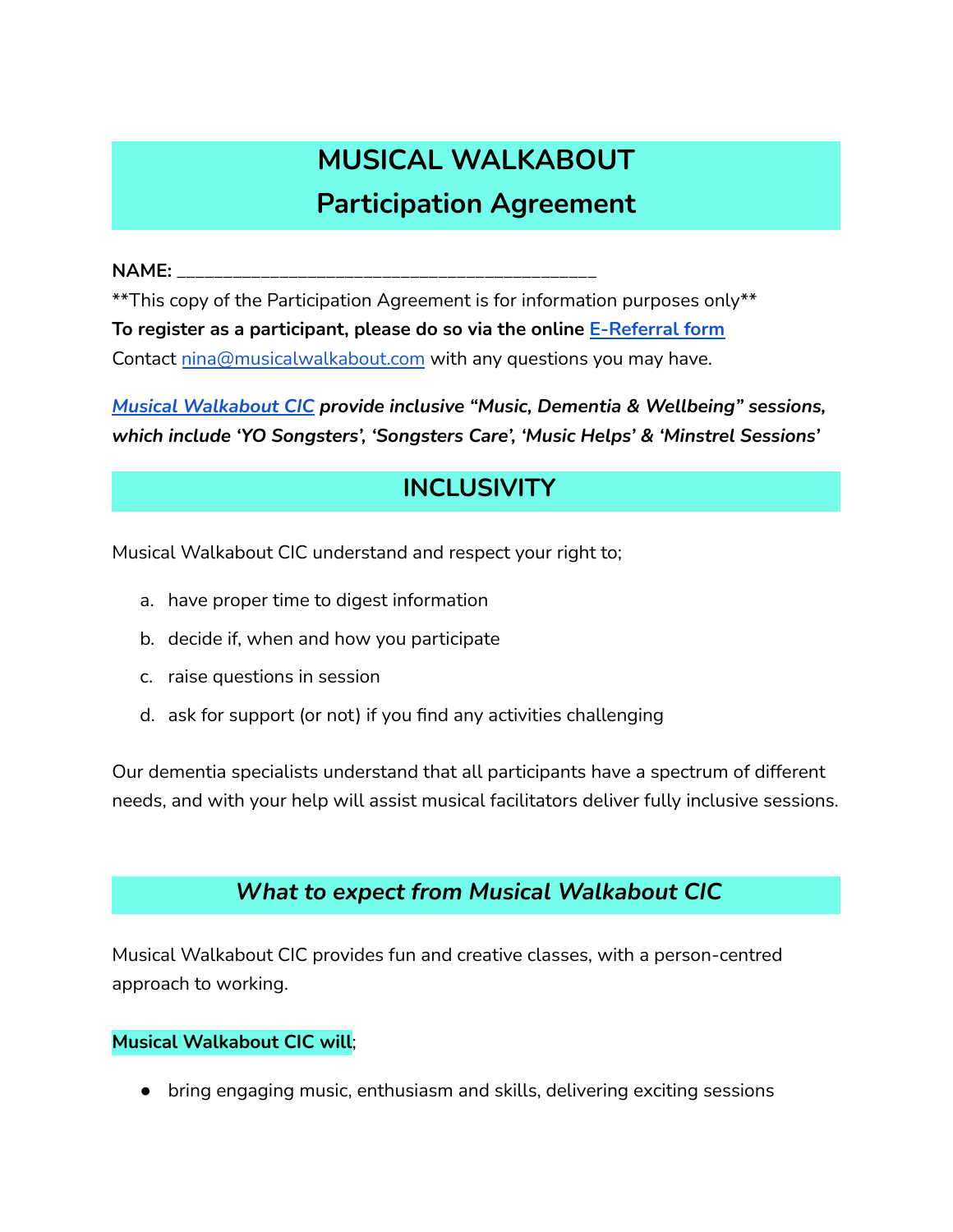- provide frequent opportunities for participants to engage meaningfully and express their views / make choices, particularly in creative work
- aspire to use a variety of language, visual aids, physical demonstration and learner resources when teaching
- respect and acknowledge the position, experience and expertise of other specialists, family members and support staff
- maintain participant confidentiality within the Musical Walkabout staff team at all times
- adhere to KCC safeguarding policies, and be considerate of Mental Capacity Act guidelines
- comply with all statutory requirements affecting health & safety at work and have Public Liability Insurance for the work we do
- understand our legal obligations when working with children or vulnerable adults and have the relevant Enhanced DBS check
- be fully committed to the principles of equal opportunities and human rights

## *What Musical Walkabout CIC cannot do*

We are here to support participants in their musical development:

- we are not able to escort participants to or from the venues that we are working in
- we are not able to administer medication or be responsible for individual medical or support needs
- Our services do not constitute medical or clinical advice or counseling.